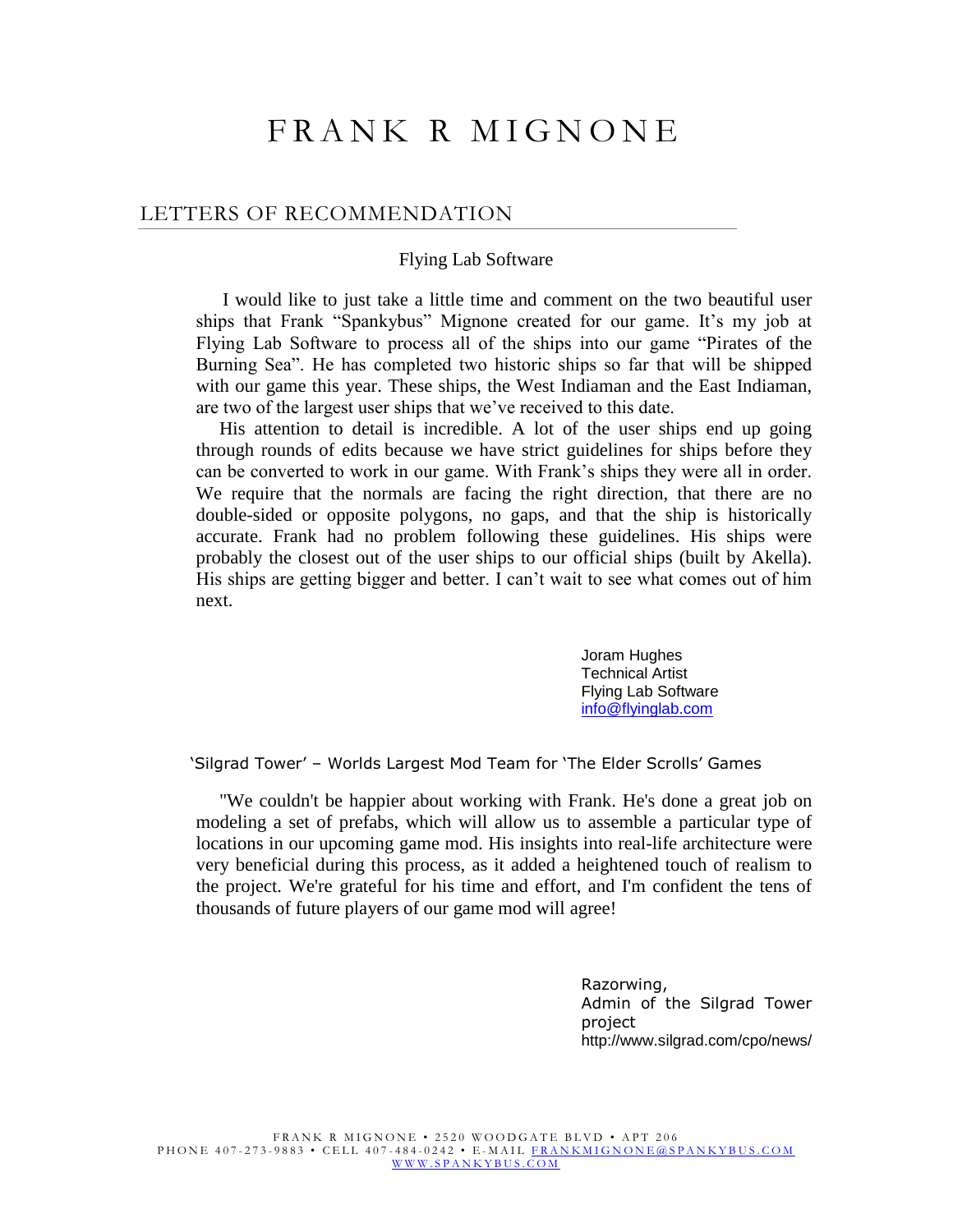Steve R. Akehurst Course Director Demo Reel Creation Full Sail Real World Education 3300 University Blvd. Winter Park, FL 32792

March 2, 2008

To Whom It May Concern:

I am writing this letter to acknowledge the skills, attitude and abilities of Frank Mignone, whom I have known for a short time as a student here at Full Sail. It is my professional, ad personal pleasure to recommend Mr. Mignone for any position he may seek in the future, knowing he is not only capable of performing his assigned tasks, but is also enthusiastic about engaging in new prospects and acquiring new skills.

Frank was a dedicated student, punctual, conscientious and self-sufficient, with excellent communication skills. It has been my experience that once an assignment was given and requirements outlined, Mr. Mignone required little assistance and was always in a position to submit a superior product to specification at each deadline. While this may be regarded as standard for any student, one must understand Full Sail to appreciate the statement. We supply knowledge on a compressed schedule taking only one month to accomplish what most schools do in three. We run lectures and labs twenty-four hours a day, seven days a week and assignments can be given one day and due the next. It is a true feat to accomplish everything we ask in the time frame to the degree that Mr. Mignone consistently provided. It is with that in mind that I offer my recommendation for Mr. Mignone and support him in his future endeavors.

If you would like to speak with me further regarding Mr. Mignone I can be contacted via email at sakehurst@fullsail.com or by phone at 407-679-0100.

Sincerely,

Steve R. Akehurst Course Director Demo Reel Creation Full Sail Real World Education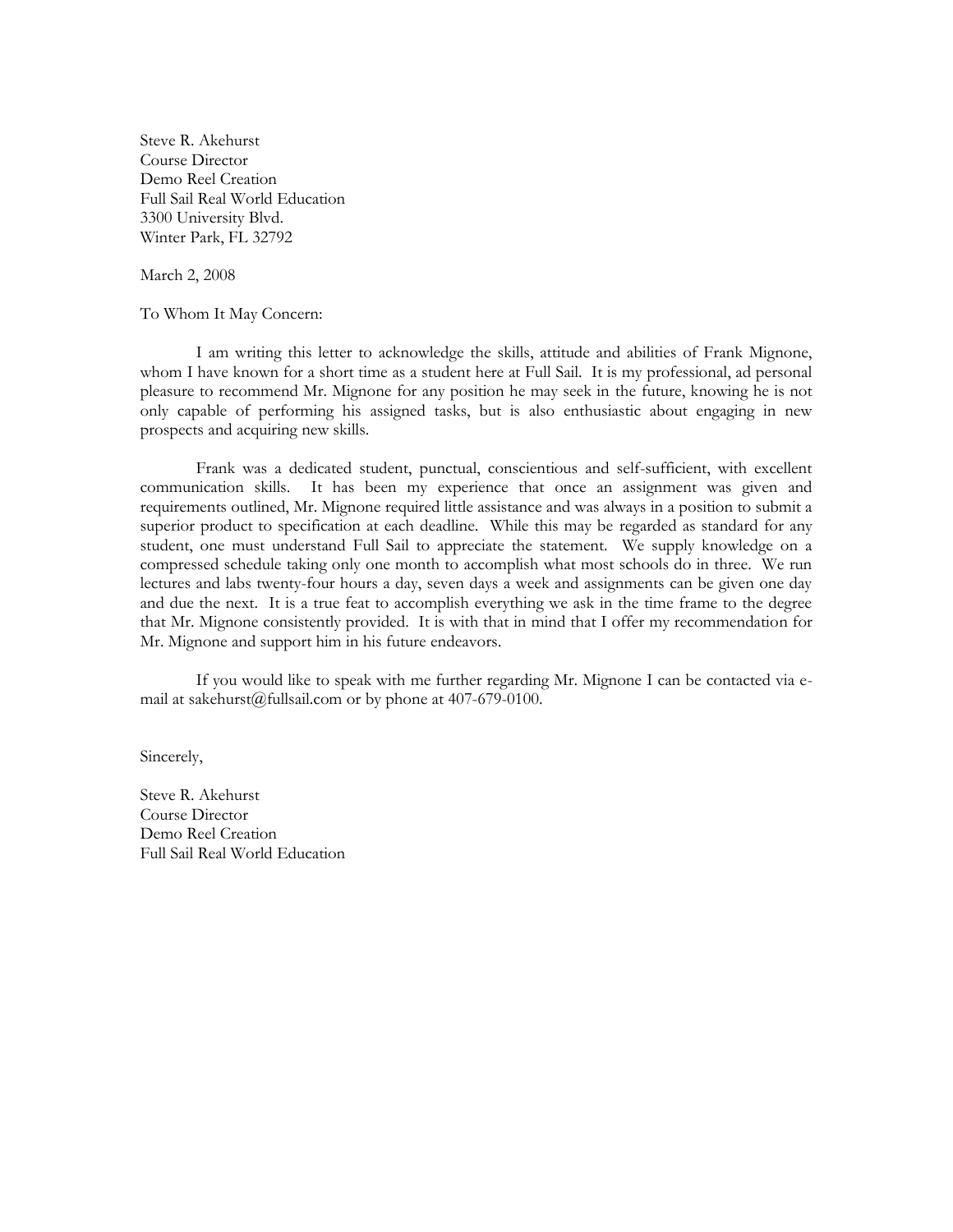### **Linkedin.com Recommendations**

#### *PROGRAM MANAGER & ART DIRECTOR*

*Harrington Group*

"Frank has done an outstanding job of understanding and executing complex technical projects, which required communicating with multiple stakeholders spread out across the country. I highly recommend Frank lead your next project if he is available, and that he take a key role in the technical architecture of your training and simulation initiatives." *July 13, 2010\*

**Top qualities:** Great Results, Personable, Expert

#### Andy [Morris,](http://www.linkedin.com/profile/view?id=5029932&noCreateProposal=true&goback=%2Enmp_*1_*1_*1_*1_*1%2Enpe_*1_en*4US_*1_*1)

hired Frank as a Project Management in 2009, and hired Frank more than once

"Frank is one of the few people I know who can unconditionally be counted on to make sure a project gets done. He is willing to put in extra hours to make sure everyone is up to speed and producing at their best. He takes responsibility for himself and his team and does so with a smile. He also has a great eye for detail and is a very well-rounded artist. It would be rare during production to run into a problem he couldn't help with." *May 18, 2009*

Pete [Sedlacek,](http://www.linkedin.com/profile/view?id=13574196&noCreateProposal=true&goback=%2Enmp_*1_*1_*1_*1_*1%2Enpe_*1_en*4US_*1_*1) 3D ARTIST, HARRINGTON GROUP reported to Frank at Harrington Group

"I've learned a lot from Frank about gaming and continue to do so at present. He is very knowledgeable and confident in his skill set and in my short time working with him, he has worked hard and vigorously to consistently meet deadlines. As a lead on projects, he shows great organizational and managerial skills. I would be happy to recommend his talents and believe he would be an asset to any art team." *May 4, 2009*

Jose [Torres,](http://www.linkedin.com/profile/view?id=15422621&noCreateProposal=true&goback=%2Enmp_*1_*1_*1_*1_*1%2Enpe_*1_en*4US_*1_*1) 3D GENERALIST, HARRINGTON GROUP reported to Frank at Harrington Group

#### *MODELER*

*Frelance - Flying Lab Software*

"Frank was one of the early and passionate advocates of Flying Lab Software's user-created content program. His numerous flag and sail contributions were top-notch, but where I really gained an appreciation for him was in the user-created ships program.

At the time, Frank was just starting to learn 3D, but that didn't stop him from taking on one of the most challenging technical modeling projects he could find. He produced three different ships for us, each over 50k well-used polygons. Even at that early date, his models were clean and professional, he was receptive to feedback, and he was dedicated to doing a good job. And to top it all off, he became a positive and outspoken community leader, helping others through the process: patiently and clearly answering questions, giving support, and offering constructive feedback to help others achieve the best results possible.

Frank was a pleasure to work with, and I'm sure that he would be a great addition to any team." *September 5, 2008*

Taylor [Daynes,](http://www.linkedin.com/profile/view?id=8297217&noCreateProposal=true&goback=%2Enmp_*1_*1_*1_*1_*1%2Enpe_*1_en*4US_*1_*1) LEAD DESIGNER, FLYING LAB SOFTWARE was with another company when working with Frank at Volunteer - Flying Lab